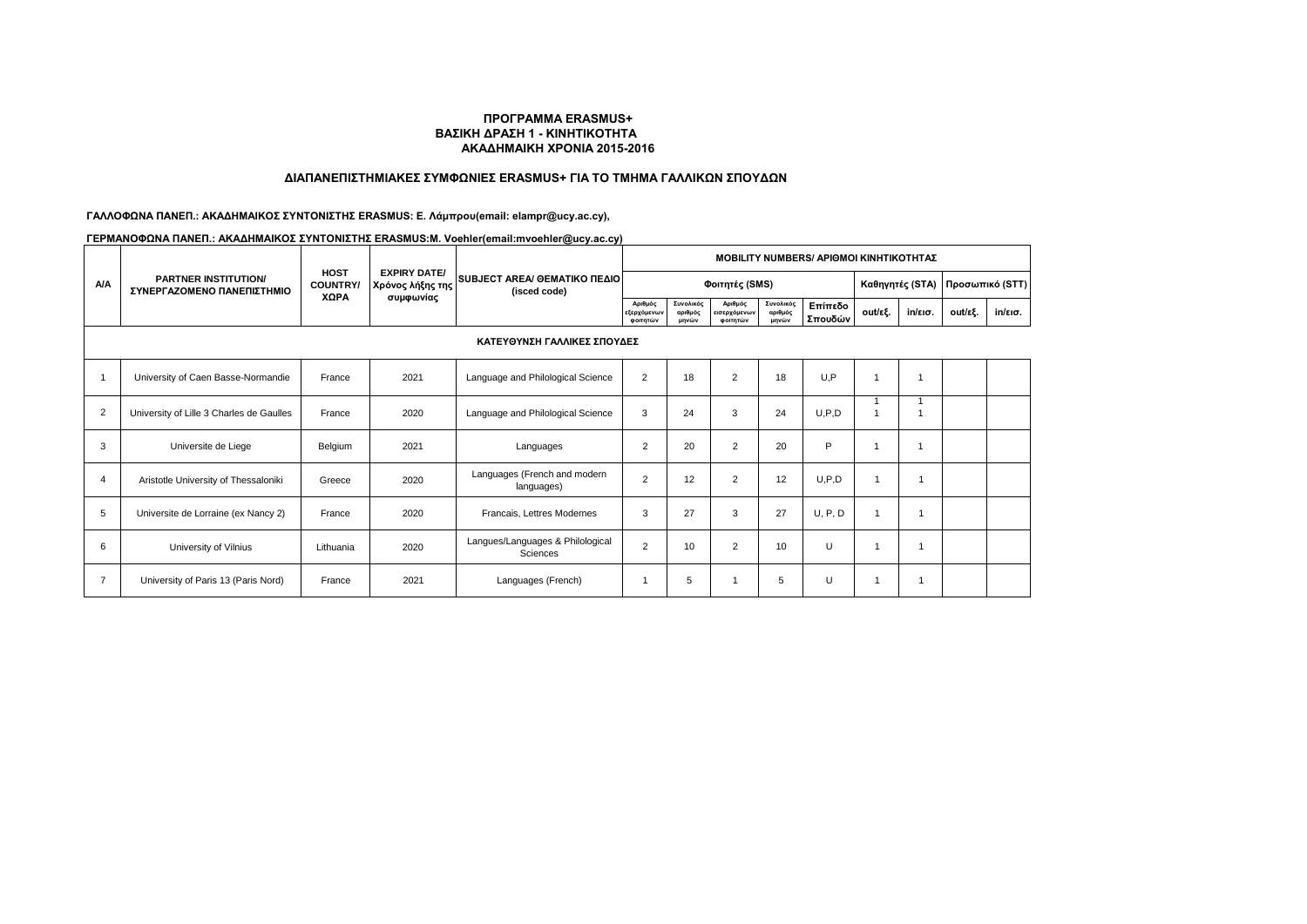### **ΔΙΑΠΑΝΕΠΙΣΤΗΜΙΑΚΕΣ ΣΥΜΦΩΝΙΕΣ ERASMUS+ ΓΙΑ ΤΟ ΤΜΗΜΑ ΓΑΛΛΙΚΩΝ ΣΠΟΥΔΩΝ**

### **ΓΑΛΛΟΦΩΝΑ ΠΑΝΕΠ.: ΑΚΑΔΗΜΑΙΚΟΣ ΣΥΝΤΟΝΙΣΤΗΣ ERASMUS: Ε. Λάμπρου(email: elampr@ucy.ac.cy),**

|            |                                                           |                                               |                                                               |                                                 | <b>ΜΟΒΙLITY NUMBERS/ ΑΡΙΘΜΟΙ ΚΙΝΗΤΙΚΟΤΗΤΑΣ</b> |                |                |    |       |                 |  |                 |  |
|------------|-----------------------------------------------------------|-----------------------------------------------|---------------------------------------------------------------|-------------------------------------------------|------------------------------------------------|----------------|----------------|----|-------|-----------------|--|-----------------|--|
| <b>A/A</b> | <b>PARTNER INSTITUTION/</b><br>ΣΥΝΕΡΓΑΖΟΜΕΝΟ ΠΑΝΕΠΙΣΤΗΜΙΟ | <b>HOST</b><br><b>COUNTRY/</b><br><b>YODA</b> | <b>EXPIRY DATE/</b><br>Χρόνος λήξης της<br>$\sigma$ uwww.wócc | SUBJECT AREA/ OEMATIKO ΠΕΔΙΟΙ<br>(isced code)   | Φοιτητές (SMS)                                 |                |                |    |       | Καθηγητές (STA) |  | Προσωπικό (STT) |  |
| 8          | Universite de Haute Alsace                                | France                                        | 2020                                                          | Foreign languages                               | $\overline{2}$                                 | 20             | $\overline{2}$ | 20 | U.P   |                 |  |                 |  |
| 9          | Universite Paul Valery (Montpellier III)                  | France                                        | 2020                                                          | Lagnuages and Philological Sciences             | 5                                              | 45             | 5              | 45 | U.P.D |                 |  |                 |  |
| 10         | Universite Cergy Pontoise                                 | France                                        | 2020                                                          | Lagnuages and Philological Sciences             | $\overline{2}$                                 | 20             | $\overline{2}$ | 20 | U.P   |                 |  |                 |  |
| 11         | Universite Frangois Rabelais (Tours)                      | France                                        | 2021                                                          | Foreign Languages (French Language)             | $\overline{2}$                                 | 20             | $\overline{2}$ | 20 | Ü     |                 |  |                 |  |
| 12         | Universite Jean Moulin Lyon 3                             | France                                        | 2021                                                          | Languages (French)                              | $\overline{4}$<br>or<br>$\sim$                 | 20<br>or<br>20 | $\overline{2}$ | 20 | U     |                 |  |                 |  |
| 13         | L' Universite de Franche-Comte                            | France                                        | 2020                                                          | Lagnuages and Philological Sciences             | $\overline{2}$                                 | 18             | $\overline{2}$ | 18 | U.P   |                 |  |                 |  |
| 14         | Katholische Universitat Eichstatt-<br>Ingolstadt          | Germany                                       | 2021                                                          | Languages and Philological Sciences<br>(French) | 2                                              | 10             | $\overline{2}$ | 10 | U     | ٠               |  |                 |  |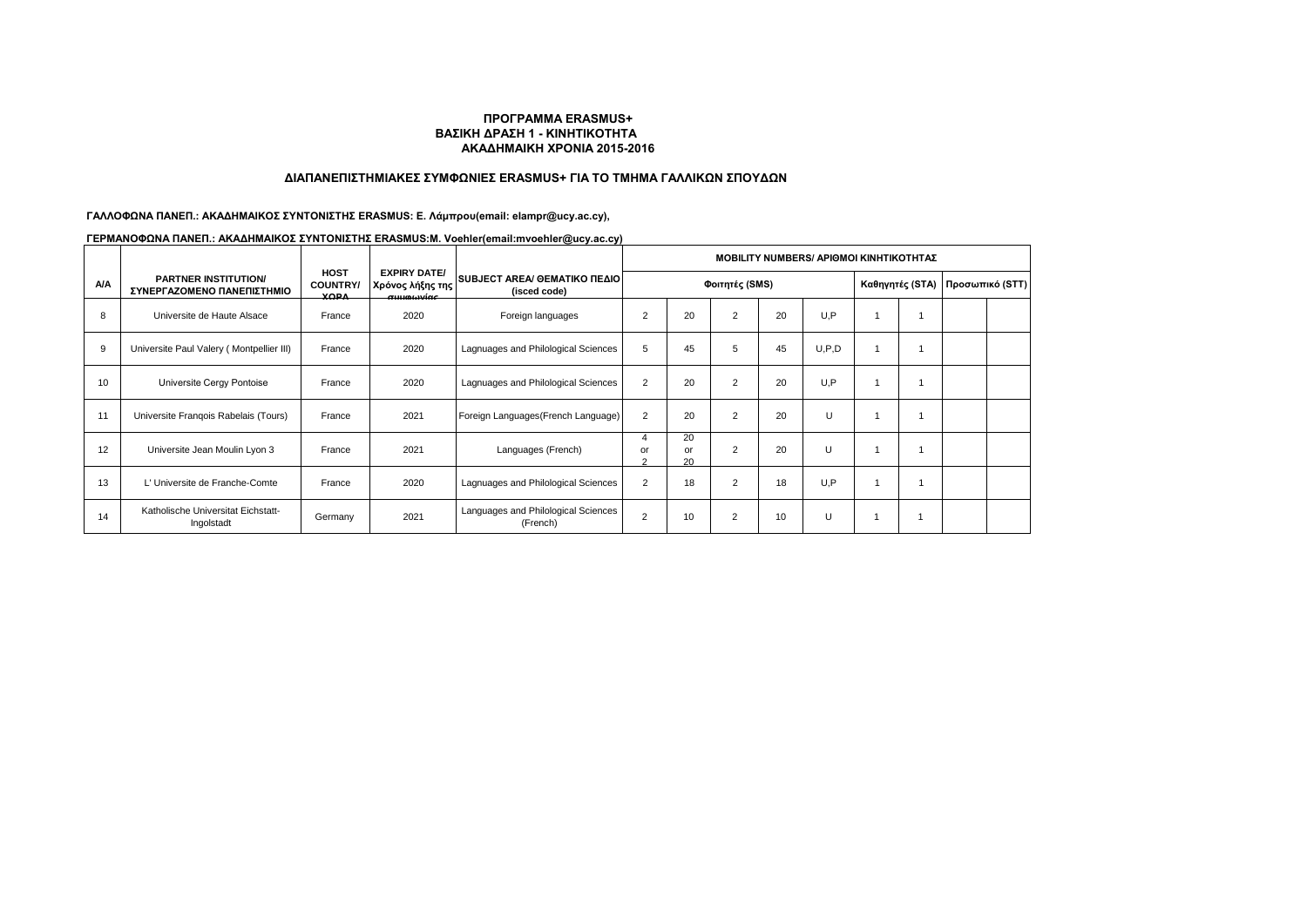## **ΔΙΑΠΑΝΕΠΙΣΤΗΜΙΑΚΕΣ ΣΥΜΦΩΝΙΕΣ ERASMUS+ ΓΙΑ ΤΟ ΤΜΗΜΑ ΓΑΛΛΙΚΩΝ ΣΠΟΥΔΩΝ**

## **ΓΑΛΛΟΦΩΝΑ ΠΑΝΕΠ.: ΑΚΑΔΗΜΑΙΚΟΣ ΣΥΝΤΟΝΙΣΤΗΣ ERASMUS: Ε. Λάμπρου(email: elampr@ucy.ac.cy),**

|            |                                                           |                                               |                                                                                         |                                                | <b>MOBILITY NUMBERS/ APIOMOI KINHTIKOTHTAΣ</b> |          |                                |          |         |                |                 |  |                 |
|------------|-----------------------------------------------------------|-----------------------------------------------|-----------------------------------------------------------------------------------------|------------------------------------------------|------------------------------------------------|----------|--------------------------------|----------|---------|----------------|-----------------|--|-----------------|
| <b>A/A</b> | <b>PARTNER INSTITUTION/</b><br>ΣΥΝΕΡΓΑΖΟΜΕΝΟ ΠΑΝΕΠΙΣΤΗΜΙΟ | <b>HOST</b><br><b>COUNTRY/</b><br><b>YORA</b> | <b>EXPIRY DATE/</b><br>Χρόνος λήξης της<br><b><i><u><u><u>autorniac</u></u></u></i></b> | SUBJECT AREA/ GEMATIKO ΠΕΔΙΟ<br>(isced code)   | Φοιτητές (SMS)                                 |          |                                |          |         |                | Καθηγητές (STA) |  | Προσωπικό (STT) |
| 15         | Universita degli Studi di Genova                          | Italy                                         | 2021                                                                                    | Literature and Linguistics                     | -1<br>$\overline{1}$                           | 10<br>10 | $\overline{1}$                 | 10<br>10 | P<br>D  | -1             | $\overline{1}$  |  |                 |
| 16         | UNIVERSITE DE PARIS-SORBONNE<br>(PARIS IV)                | France                                        | 2018                                                                                    | Languages and Philological Sciences            | -1<br>$\overline{1}$                           | 20       | $\mathbf{1}$<br>$\overline{1}$ | 20       | U<br>P  | $\overline{1}$ | $\mathbf{1}$    |  |                 |
| 17         | Universite de Poitiers                                    | France                                        | 2020                                                                                    | Languages (French)                             | $\overline{2}$                                 | 20       | $\overline{2}$                 | 20       | U.P     | $\overline{1}$ | $\mathbf{1}$    |  |                 |
| 18         | Universite Sorbone Nouvelle-Paris 3                       | France                                        | 2017                                                                                    | Languages and Philological Science             | $\overline{2}$                                 | 18       | 2                              | 18       | U.P     | $\overline{1}$ | $\mathbf{1}$    |  |                 |
| 19         | <b>IONIO UNIVERSITY</b>                                   | Greece                                        | 2021                                                                                    | Modern EC Languages                            | $\overline{2}$                                 | 20       | $\overline{2}$                 | 20       | U.P     | $\overline{1}$ | $\overline{1}$  |  |                 |
| 20         | Universitat Augsburg                                      | Germany                                       | 2021                                                                                    | Languages and Philological Sciences            | $\overline{2}$                                 | 10       | $\overline{2}$                 | 10       | U.P     | -1             | -1              |  |                 |
| 21         | University of Strasbourg                                  | France                                        | 2017                                                                                    | Languages and Philological Sciences            | $\overline{1}$                                 | 5        | $\mathbf{1}$                   | 5        | P       | -1             | $\overline{1}$  |  |                 |
| 22         | Galatasaray University                                    | Turkey                                        |                                                                                         | Languanges (French and Modern<br>Languages)    | $\overline{2}$                                 | 12       |                                |          | U, P, D | $\overline{1}$ | $\mathbf 1$     |  |                 |
|            |                                                           |                                               | 2021                                                                                    |                                                |                                                |          | $\overline{2}$                 | 12       | U       | $\overline{1}$ | $\mathbf{1}$    |  |                 |
| 23         | Universite Francois Rabelais (Tours)                      | France                                        | 2018                                                                                    | Languages (French)                             | $\overline{2}$                                 | 12       | $\overline{2}$                 | 12       | U       | $\overline{1}$ | $\overline{1}$  |  |                 |
| 24         | Catholic University of Lyon                               | France                                        | 2021                                                                                    | Languages (French/translation)                 | $\overline{1}$                                 | 5        | $\mathbf{1}$                   | 5        | U.P     | $\overline{1}$ | $\mathbf{1}$    |  |                 |
| 25         | Universite de Liege                                       | Belgium                                       | 2021                                                                                    | Languages (Translation)                        | $\overline{2}$                                 | 20       | 4                              | 20       | U       | $\overline{1}$ | $\overline{1}$  |  |                 |
| 26         | University of Lodz                                        | Poland                                        | 2017                                                                                    | Linguistics and literature<br>(French studies) | $\overline{2}$                                 | 10       | $\overline{2}$                 | 10       | U.P.D   | $\overline{1}$ | $\overline{1}$  |  |                 |